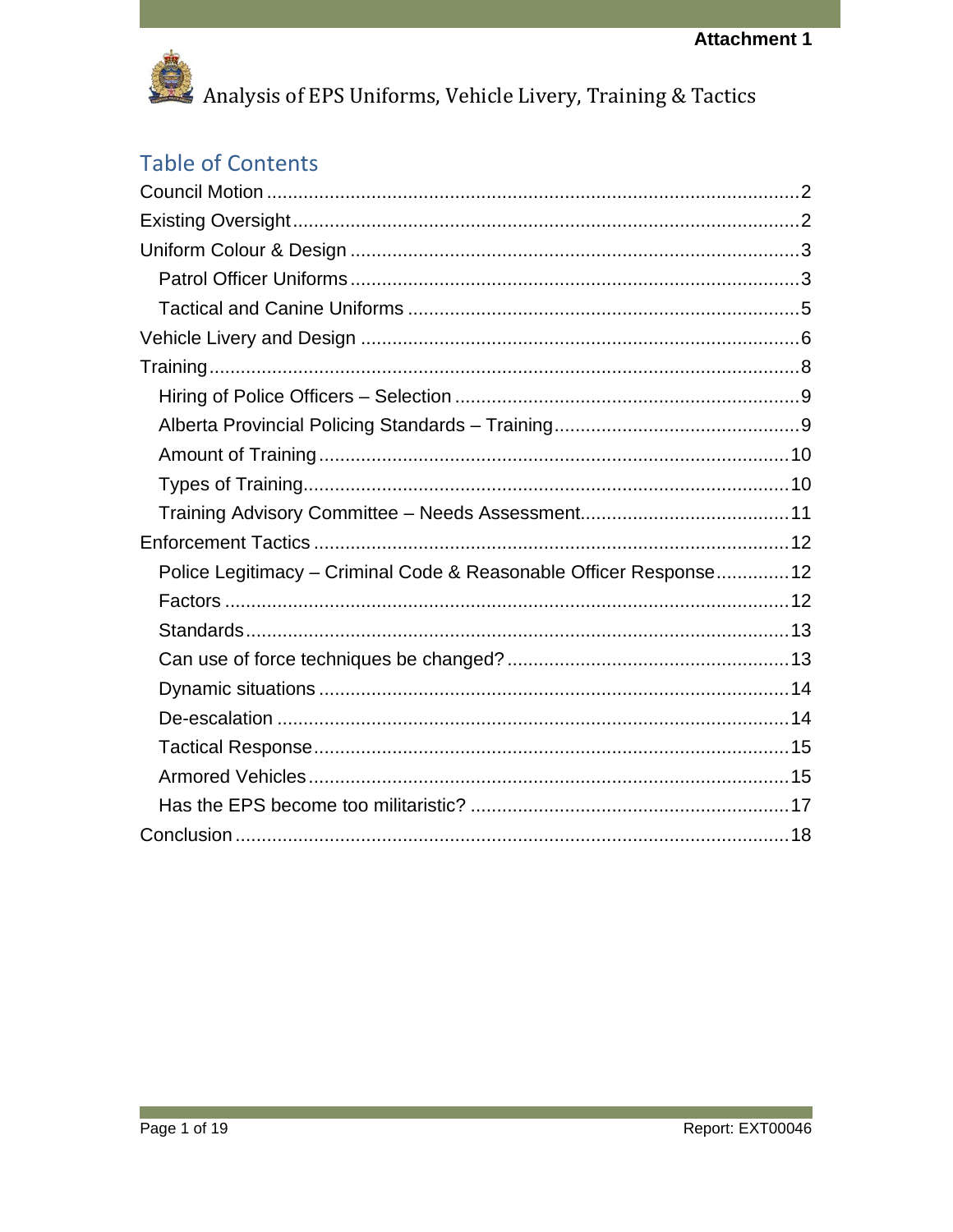# <span id="page-1-0"></span>**Council Motion**

"An analysis on how things like uniform colour and design, and vehicle livery and design, can be adjusted to put forward a different face to the public, and how certain training and enforcement tactics can be adjusted to support greater professionalism in the service."

## <span id="page-1-1"></span>**Existing Oversight**

- 1. The EPS has oversight of its actions by the Edmonton Police Commission (EPC), a nonpolitical, diverse body appointed to represent the citizens of Edmonton. The EPC oversees the police service, responds to citizen concerns on policing matters, helps develop the annual policing plan and budget, and builds a positive relationship with community partners. As an oversight body, the EPC is involved in many essential decisions that govern the operations of the EPS. Its challenge is to strike a balance between public accountability and the independence of police from political interference.
- 2. The EPS provides regular updates to the EPC on several topics, including use of force occurrences, training, and actions taken to increase diversity and recruit selection. The EPC is directly involved in the oversight and accountability of all police officers, and in significant decisions regarding equipment procurement (e.g. helicopter, weapons, etc.)
- 3. The EPS is also regulated or monitored through several other sources and statutes, including the Charter of Rights and Freedoms, the Criminal Code of Canada, Alberta Police Act, provincial and federal case law, provincial standards, the Alberta Serious Incident Response Team, the Alberta Association of Chiefs of Police, and the Alberta Association of Police Governance. In addition, the EPS has established the Professional Standards Branch (PSB) as a stand-alone, internal evaluative body, to investigate internal and external complaints.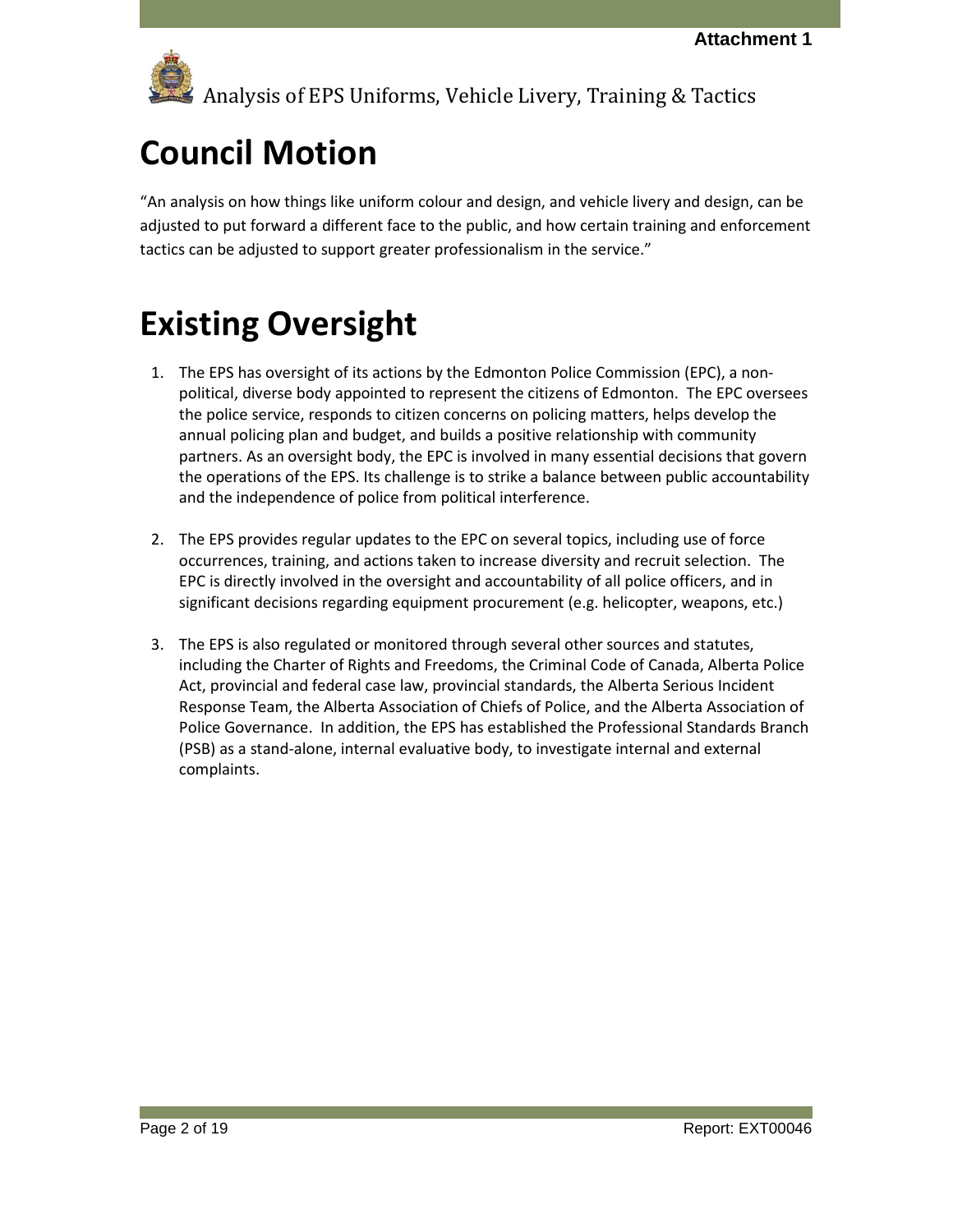

# <span id="page-2-0"></span>**Uniform Colour & Design**

### <span id="page-2-1"></span>**Patrol Officer Uniforms**

- 4. Police officers in uniforms are a highly recognizable symbols of community authority. Their presence sends an immediate signal to victims that help has arrived, and to criminals that they will be held accountable for their actions. It is essential that the public be able to immediately identify a police officer by the uniform they wear or the vehicle they drive, for several reasons. When a police officer arrives at a crime scene or event, they are looking to minimize harm to the offender, any bystanders, and themselves. They do this by immediately seeking to establish "compliance" – that is, where the people involved follow the officer's direction. Compliance leads to a scene that is safe, under control, and moving towards resolution. "Non-compliance" can lead to an escalation in the amount of force (which includes verbal communication) necessary to achieve compliance. A standardized, recognizable uniform and vehicle are two key tools available to help achieve compliance.
- 5. There is a limited amount of Canadian research regarding the impact of uniform design and its effect on public perception. However, other research shows that police agency implementation of positive interaction programs such as community policing or problemoriented policing contribute far more to a positive public perception than uniform design. From this, it can be concluded that a change in the colour or design of the uniform will have little or no impact on the behaviour of any officer.
- 6. A highly visible police presence can prevent unlawful behaviour. When a person wears an identifiable police uniform, citizens tend to be more cooperative, and willingly follow their direction. In addition, people also tend to curb their illegal or deviant behaviours when a police uniform is visible in the area.
- 7. The EPS changed from grey uniforms to dark blue uniform shirts in 1999 after years of quality concerns with the grey shirts. The dark blue uniform can be washed and worn with no ironing, are comfortable and breathable, and look professional. In Canada, 42 police agencies out of 44 reviewed wear the dark blue shirt as their patrol uniform. The RCMP wear grey shirts, but their externally worn body armour is dark blue.
- 8. On a global basis, police uniforms are usually dark blue, which assists with easy and immediate identification, as discussed earlier. In addition, police officers deal with many calls for service throughout their shift while wearing body armour and heavy equipment around their waist. On warmer days, lighter coloured uniforms show sweat, which is unprofessional and can decrease police legitimacy and professionalism.
- 9. The condition of the officer's uniform can also have an impact on their safety. Interviews with prison inmates that have murdered police officers indicate that the inmate would assess the officer before deciding to use violence. A police officer's competence is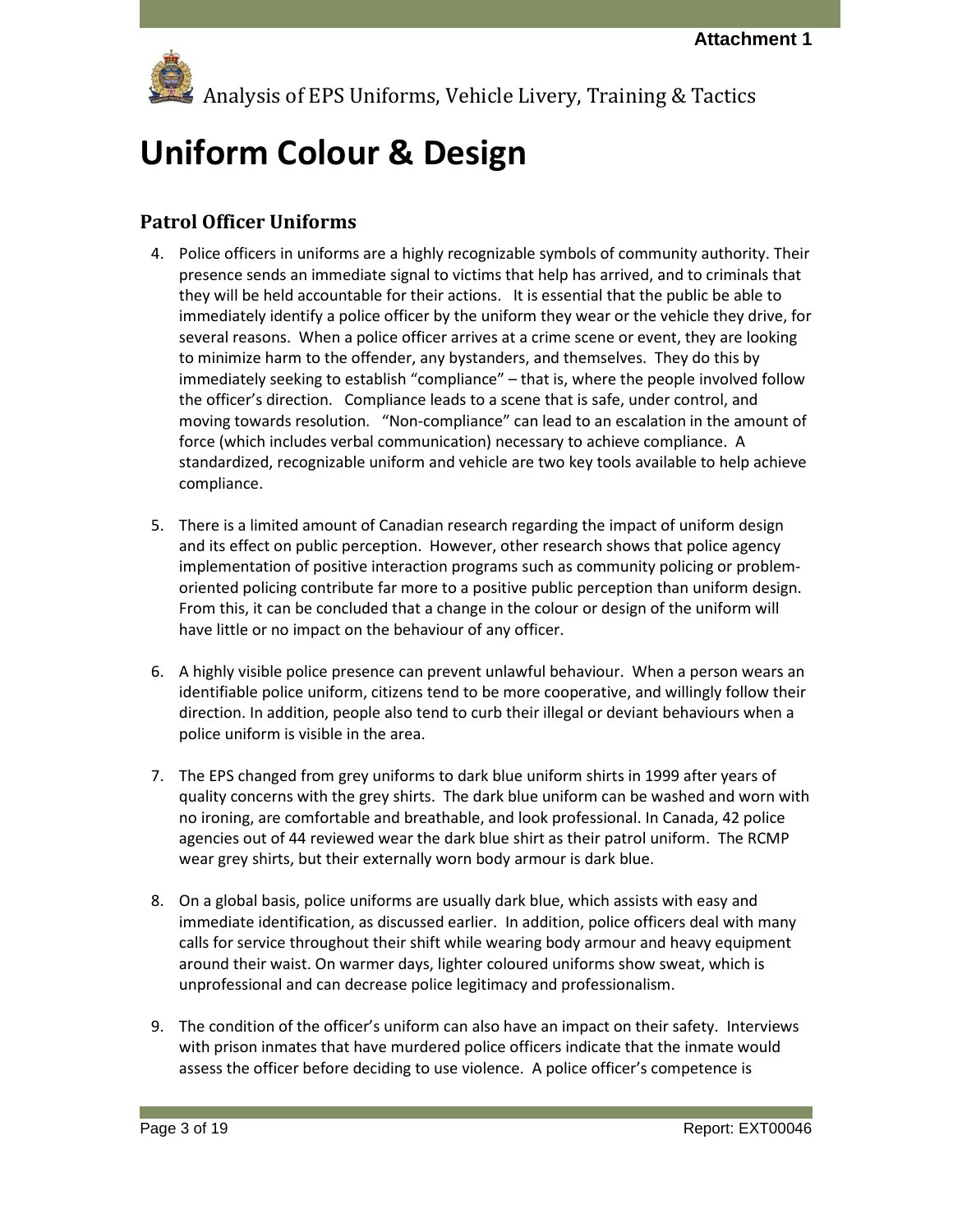

assessed by how the officer is presented. A dirty, sweaty or wrinkled uniform may convey a message to a suspect that the officer has a complacent attitude about their job; a clean and crisp uniform conveys a more positive message.

- 10. If a lighter uniform was to be adopted, more uniforms would be required (possibly more than one per shift) to accommodate working in sweaty, often dirty, and, unfortunately, bloody conditions. Note that Edmonton paramedics and firefighters also have dark uniforms, for similar reasons.
- 11. Subtle differences in uniform esthetics can impact perceptions of police officers, and this has been carefully considered in the way that EPS officers are equipped. For example, equipment like pepper spray and handcuffs are kept at waist level and, with the exception of police radios, no equipment is allowed on the upper part of the body. This is to minimize any intimidation a citizen might feel while interacting with a police officer. In fact, there are some Occupational Health and Safety (OH&S) advantages to allowing officers to carry their equipment on their upper body armour. However, in order to improve approachability, equipment carry above the waist is not permitted for a patrol officer. Research shows that other uniform changes (hat or tie) have no effect on public perception, either positive or negative. Tactical, Canine and plain clothes officers are exceptions to many of our uniform rules, for operational reasons.
- 12. In the 2018 EPS Citizen Survey respondents indicated that a more visible police presence was desirable. Changing the uniform could have the opposite effect, as the current uniforms have been in place for over 20 years and are very well known. We do not believe that a change in uniform would have any impact in improving officers' relationship with the public, and that funds would be better spent on specific relationship-based training.
- 13. Again, from an OH&S perspective, the presence of a distinguishable and consistent uniform can also prevent injury or death for a police officer. At an active crime scene, if the uniform is not immediately recognizable to other police officers, there is a heightened risk of one officer being shot by another. The uniform helps fellow officers identify the wearer as having a legitimate reason for carrying a weapon and decreases the chances of a "blue on blue" shooting.
- 14. If there was any consideration to having officers respond to calls for service in an alternate uniform, an analysis of the risks of such a decision would be required. For example, if a School Resource Officer (SRO) was to be wearing an alternate or more casual uniform and there was an active shooter situation, the SRO could be observed by students and other police officers as a possible threat.
- 15. Given the 24-hour nature of police work, there are events where the cover of darkness provides concealment from a threat. Darker uniforms absorb more light than lighter uniforms, which tend to reflect light and identify the location of concealed police officers. The Alberta Occupational Health and Safety Act has provisions that command an employer to provide the necessary equipment to protect their members from work-place threats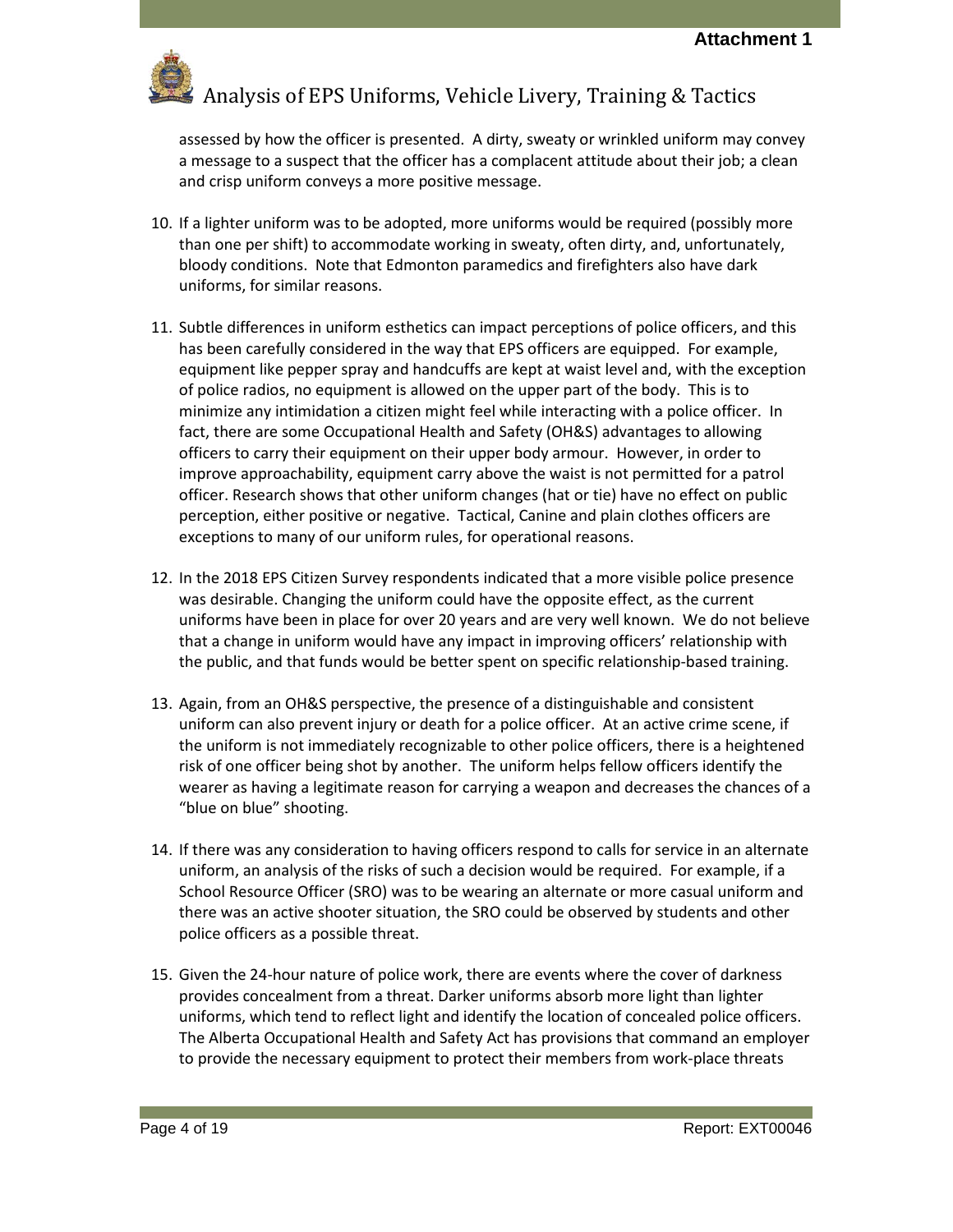

regardless of the frequency they occur. A darker coloured uniform is, at times, part of the officer's safety equipment.

- 16. The estimated cost for the EPS to change dark pants, shirts, and patrol jackets to a different colour for all officers is \$2.5 million. To justify this investment, we believe that Canadian research would be necessary to show that a uniform change would have a measurable impact on citizen perception of professionalism. OH&S research and consultation would also be required.
- 17. The impression of colours in a uniform are subjective and many people have a variety of opinions based on their lived experiences and general preferences. We believe that efforts to improve the professionalism of the officer wearing the uniform would be more productive than changing the uniform itself.

### <span id="page-4-0"></span>**Tactical and Canine Uniforms**

- 18. Tactical and Canine officers have different uniform requirements than a patrol officer. They frequently work in high risk situations and have a need for interoperability with other agencies. In 2017, EPS Tactical members were prevented from participating in a joint training exercise with the RCMP because their uniforms did not carry the appropriate fireresistant (FR) ratings. Because new FR clothing was required, EPS also considered new styles and colors for its tactical uniform.
- 19. The new EPS uniforms for Tactical and Canine Unit officers were ordered in ranger green, to coincide with the uniform colours of other Canadian tactical teams. The EPS members train with RCMP officers and Calgary Police Service officers on a regular basis and are occasionally deployed with the RCMP. Consistent uniform colours for all tactical members is considered to be a necessary safety precaution for interoperability.
- 20. The mandate for Tactical Section is the safe and professional resolution of high-risk events. Sometimes concealment is part of their function to ensure safety of all involved. The choice of ranger green uniforms was based on a study conducted by the RCMP in 2014 which showed them to be best suited for both rural and urban settings. Because of this suitability, Tactical members no longer have to change clothes depending on the environment they are deployed in. This keeps response times as short as possible.
- 21. Patrol officers and tactical officers have different responsibilities when responding to a high-risk situation. Tactical officers are expected to get as close to the crisis point as possible without being seen or compromising officer safety. That function can be more easily completed by blending into any background. In addition, the lighter ranger green colour allows other officers or paramedics to quickly see any loss of blood if a tactical officer is injured. This allows for more immediate medical assistance.
- 22. As noted earlier, the EPS Tactical Section and the RCMP Emergency Response Teams in Alberta have a close working relationship. The green uniforms allow for seamless interoperability when at tactical operations or training. Both teams can now fully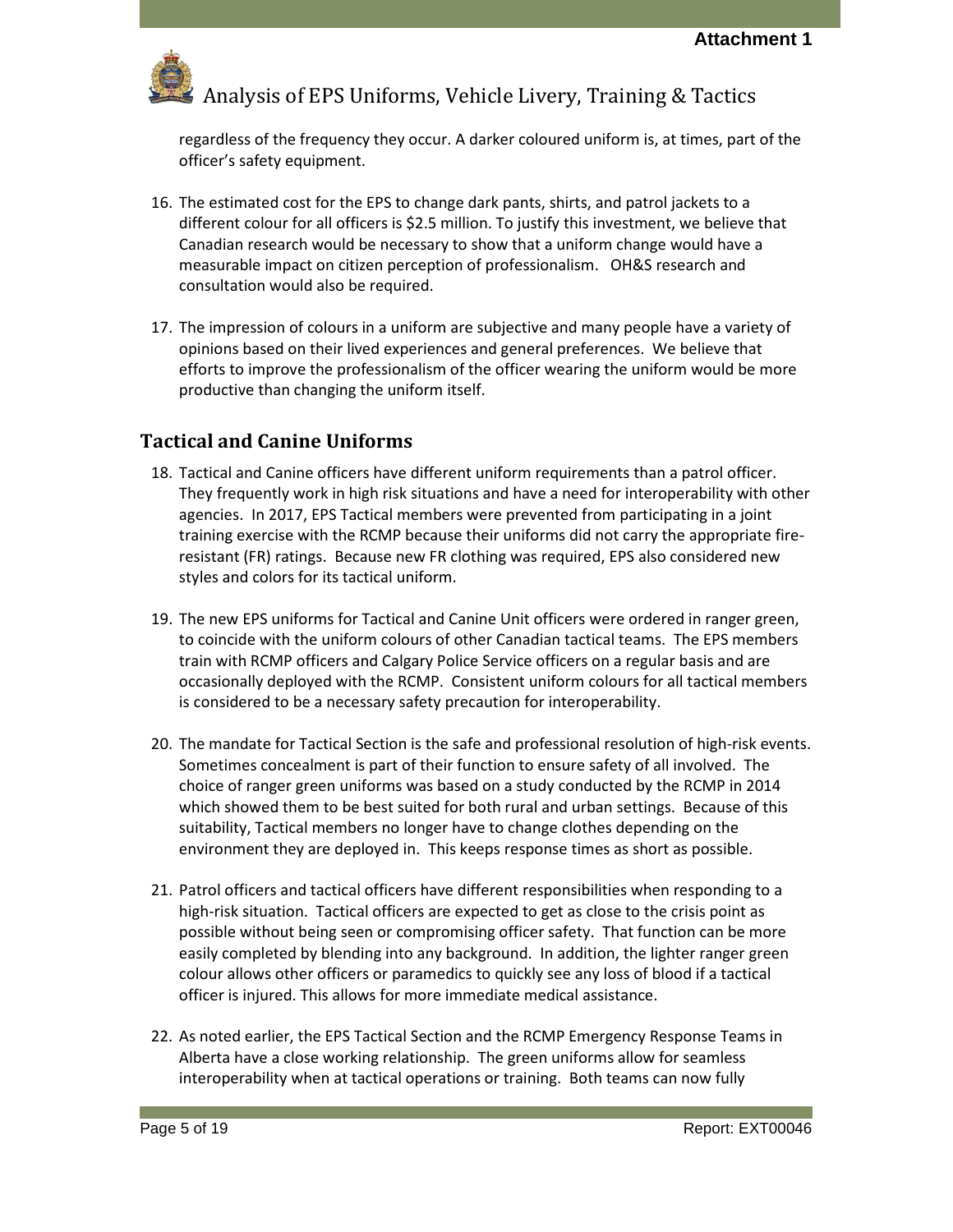

integrate without any particular officer standing out – a significant safety precaution. Interoperability is essential to safely deal with any large-scale event that may occur with

their similar uniforms. EPS and RCMP Tactical teams can safely provide mutual support to each other.

## <span id="page-5-0"></span>**Vehicle Livery and Design**

23. In 2011, the EPS changed their patrol vehicle colour to black and white from an all white vehicle. There were several reasons for this. At that time, EPS was experiencing difficulty with white Ford Crown Victoria vehicles that looked similar to EPS patrol vehicles. They were operated by several different organizations, including NAIT Security, CN Police, and City of Edmonton Peace Officers. Complaints had been received about police officers ignoring traffic violations taking place "right in front of their cars" when, in fact, the violations were taking place in front of the lookalike vehicles. Because Ford had also announced that they were planning to discontinue their Crown Victoria police vehicles, the decision was made to explore other vehicles and, at the same time, address the "lookalike" police car issue.

Below is an example of why the EPS vehicles (top left only) were being confused for other agencies that could not enforce the same laws:



24. EPS recognized that there was an instant and universal recognition of black and white cars as police vehicles, likely from years of seeing them on movies and television. Several other

Page 6 of 19 Report: EXT00046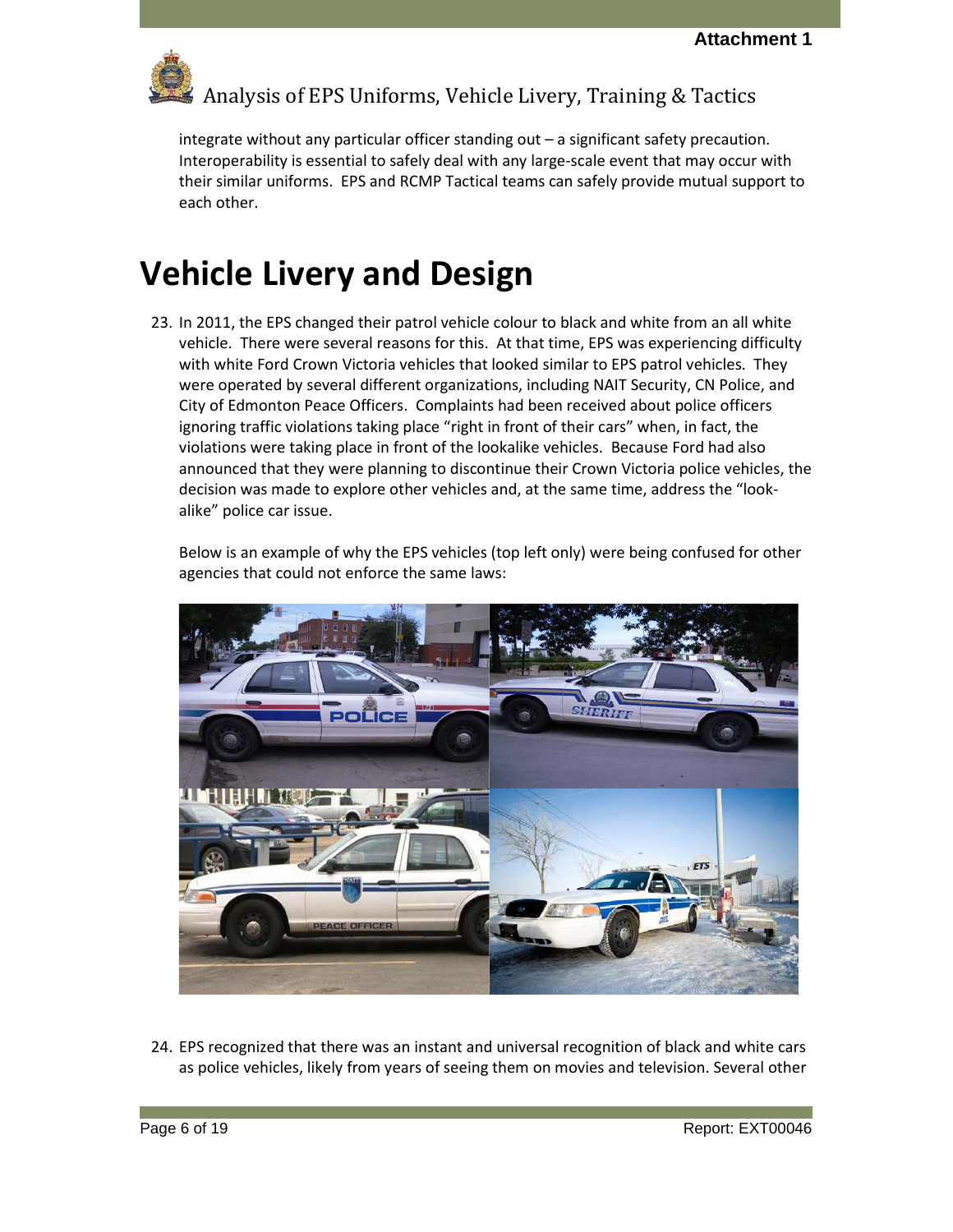

Canadian police agencies had already moved to similar designs. Multiple concepts were prepared by a local firm and the successful design is still in use today.

- 25. Based on a US study, black and white patrol car designs elicit more positive perceptions than a white patrol car with blue designs or stripes, such as the old EPS patrol car design.
- 26. Citizen satisfaction studies had repeatedly indicated a desire from citizens to have a greater police presence on the streets. It was becoming evident that police cars were on the streets, but citizens were not immediately recognizing them. A higher visibility police car was the obvious solution.
- 27. When the new vehicle started to be used in Edmonton the public response was almost universally positive. The new colour scheme (which remains in existence today) made the EPS vehicles immediately recognizable to the public as a police vehicle. There is no mistaking when an EPS marked vehicle is present, which is a benefit to public safety.
- 28. Research tells us that uniformed officers are held in higher public esteem in a marked patrol vehicle than an unmarked police vehicle. More specifically, a uniformed officer in an unmarked vehicle result in increased public perceptions of officer deceptiveness and aggression.
- 29. Police vehicles in the United Kingdom use a bold, colorful checkerboard-style design, referred to as the Battenburg design. Alberta Health Services now uses a variation of this design on some of their ambulance vehicles. There are no North American studies that validate or refute the effectiveness of this design but, in UK studies, these high visibility patrol cars have been associated to increased professionalism and more positive public perception.
- 30. Below is an example of what a Battenburg design could look like on an EPS vehicle.

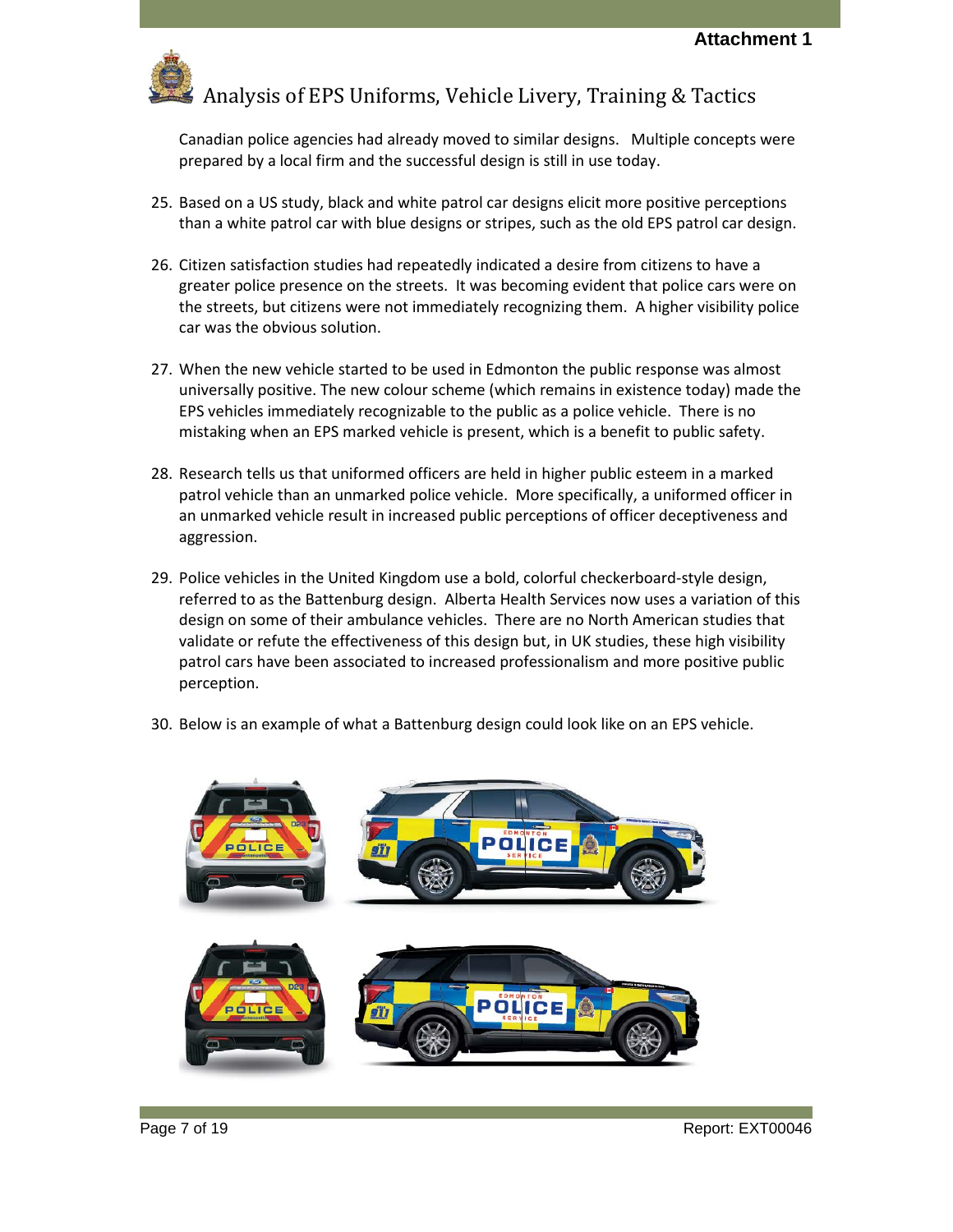

31. The financial impact of changing the colours of the police patrol vehicles and motorcycles to the Battenburg design (or similar) is estimated at just over one million dollars, as more than 400 existing vehicles would need to be re-wrapped. Community engagement and an analysis of the value and impact of this change would be necessary to determine if there was value in spending these funds in a time of fiscal restraint, and whether the change would introduce confusion with other emergency vehicles (such as ambulance and fire), which currently use markings which are similar to the UK vehicles as below:



32. Finally, as with the uniforms, a change in vehicle design does little to change the attitude and professionalism of the driver behind the wheel.

## <span id="page-7-0"></span>**Training**

- 33. In 2019, there were 170,000 calls for service, and just over 2200 investigative complaints, which works out to 13 complaints per 10,000 calls for service, or 1.3 %. Professionalism and customer service issues made up 49% of all complaints.
- 34. Training and education are essential to providing equitable and efficient policing to the citizens of Edmonton. Effective supervision, training and education set the culture of the organization by introducing and reinforcing expected behaviour, aiding in risk management, and enhancing organization, and individual flexibility and adaptability. Training must be agile and flexible, and must occur throughout an officer's career, not just in recruit training.
- 35. On average, patrol officers are provided with four training days per year to cover a multitude of topics, including changes in legislation, tactics and operating procedures. In addition to these training days the Service continually trains its officers through Law Letters, Service Directives, training videos, intranet, etc. That being said, there is always more that can be done to support greater professionalism within the Service from a training and use of force perspective. The EPS is actively striving to ensure that training continues to improve the professionalism of its members.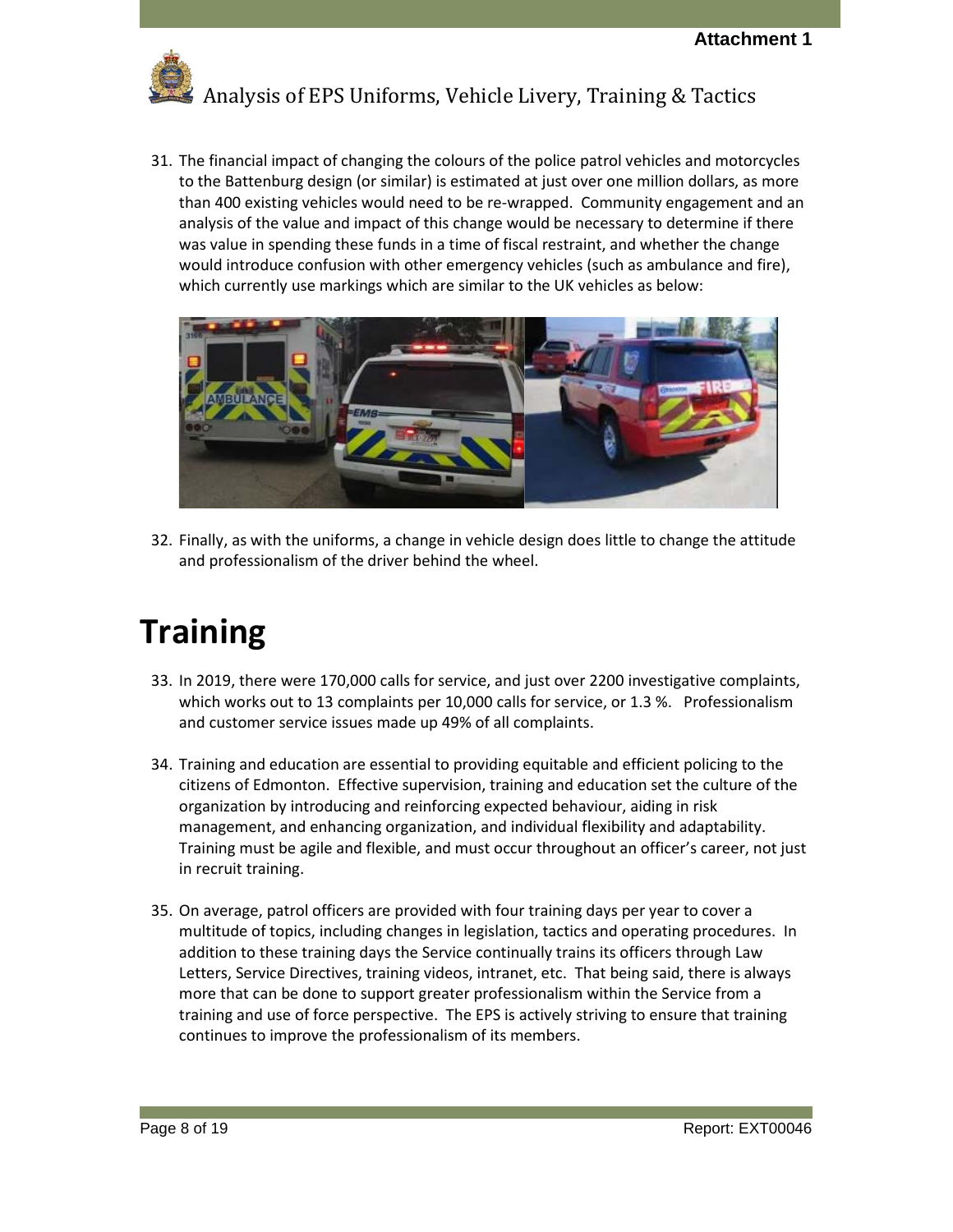

- 36. The amount of training needs to be increased for those employees at the supervisors (sergeants) and managers (staff sergeants) level to ensure they have what they need to oversee the tactics being utilized by those under their command. Additional training is also needed for those in investigative roles who transfer to a supervisory role without the accompanying training.
- 37. In order to accomplish this, we recognize that the amount of training time needs to increase. The EPS is currently identifying gaps where it would be most beneficial to reinforce formalized training. In September of 2020, the EPS began to provide firearms, tactics, and use of force training to its non-patrol police officers – something that has been lacking since 2008. Any reduction of funding or re-appropriation of funding to uniform or vehicle purchases would hinder the necessary training and development of the membership even more.

### <span id="page-8-0"></span>**Hiring of Police Officers – Selection**

- 38. Professionalism starts at the onset of reviewing a police officer's suitability for the career. Training an officer to appreciate the EPS's Reasonable Officer Response model and how to respond to a call for service objectively begins when officers are first hired. There is an extensive interview, with a polygraph examination, and background process examining the applicant's integrity, communication ability and critical decision-making skills.
- 39. The EPS is actively pursuing the hiring of a more diverse police service to ensure appropriate responses and understanding of the diverse community it serves. Over the past two years EPS has hired 140 new police officers with a broad range of educational qualifications, from certificates to doctorates. Of these new officers, 46 were women (33%) and 40 identified as visible minorities (29%) with 15 languages other than English spoken between them. Currently, the national average for female police officers in a police organization is approximately 20%.
- 40. Since 2017, the diversity of the police officers hired has increased substantially, with the number of recruits self-identifying as belonging to a diverse population increasing from 12% in 2016 to 57% in 2019. This is not by accident – the EPS has deliberately sought to build a more diverse front-line workforce. For example, in the Recruit Mentoring Academy for underrepresented applicants, prospective applicants are hosted at an academy to mentor them regarding ethics in policing, public speaking, and physical fitness, while building relationships with the EPS recruiting staff. Of the 139 participants at the academy, 79 have been hired, most of whom would not have been hired through the traditional recruitment process.

### <span id="page-8-1"></span>**Alberta Provincial Policing Standards – Training**

41. Training standards, as set by Alberta Justice and Solicitor General, establish the minimum requirement for promoting predictable and consistent skill development in police services. The standards provide for regular education and training about developments such as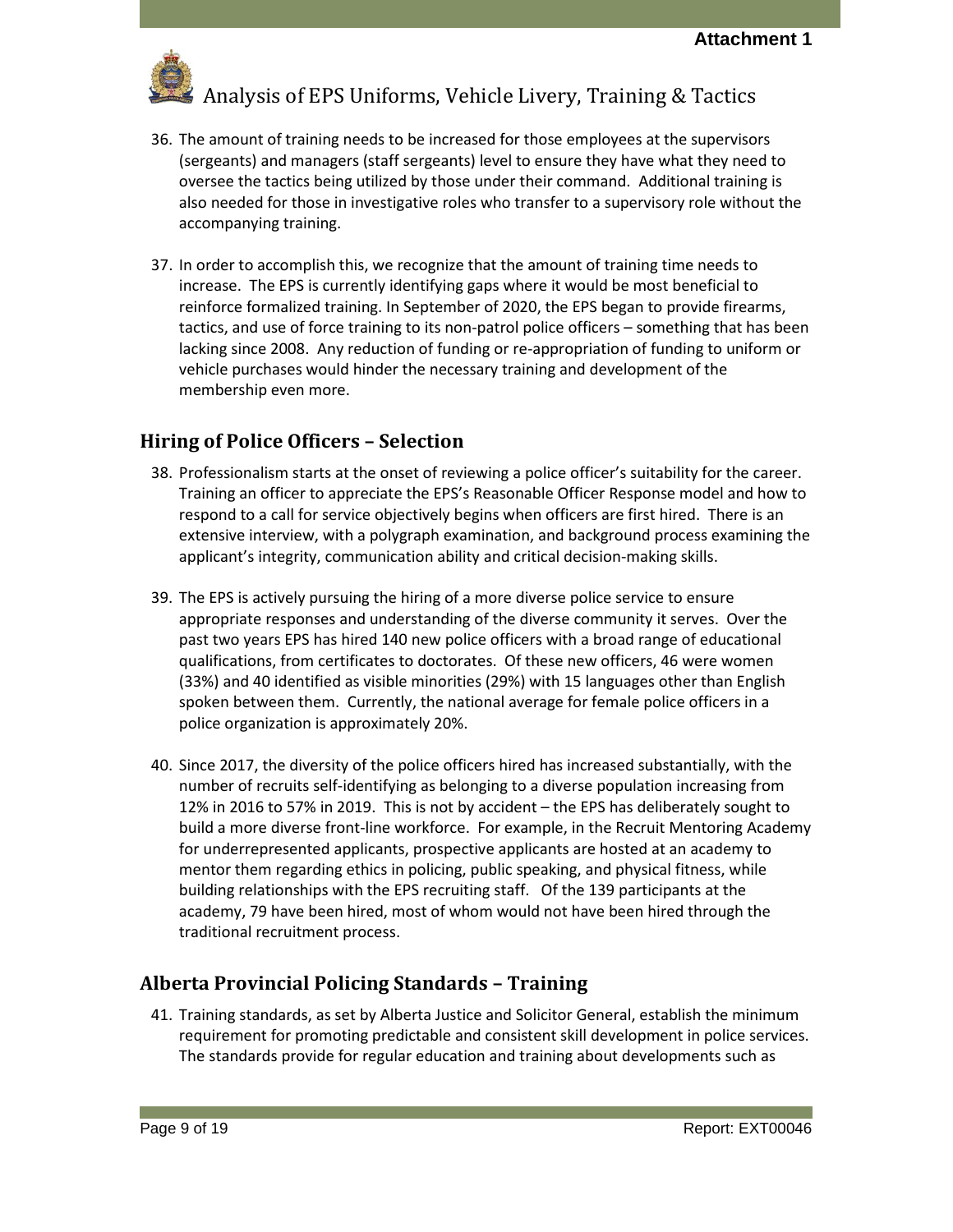

changes in social expectations. The standards stipulate that police services need to keep up to date on the trends and requirements of the community they serve.

### <span id="page-9-0"></span>**Amount of Training**

42. A recruit takes part in 27 weeks of training of classroom and experiential learning before an additional 15 weeks of on-patrol training with a Police Training Officer for an approximate total of 42 weeks (10  $\frac{1}{2}$  months) of training. The average recruit training program in the United States, to which Canadian policing is often compare, is 19 weeks of classroom training. As such, any direct comparison of EPS training standards to the US model is not appropriate. Further, there is ongoing training throughout an EPS officer's career; however, a significant portion of this training is dedicated to recertification training of weapons, as required by provincial standards. We acknowledge that police officers across the organization would benefit from the kind of interpersonal training that we are currently delivering to the recruit classes. We also acknowledge that we do not have the resources to do this.

### <span id="page-9-1"></span>**Types of Training**

- 43. Police recruits are taught far more than physical fitness and policing tactics while on training. A significant amount of the curriculum is devoted to understanding and interacting with the diverse communities that make up Edmonton. Topics include the following:
	- a. Providing Quality Customer Service
	- b. Professionalism, Ethics & Integrity
	- c. Bias Awareness
	- d. Indigenous Historical Trauma & Smudge
	- e. LGBTQ2S+ Community
	- f. Historical Trauma & Cultural Safety
	- g. Power and Privilege
	- h. Victim Offender Overlap
	- i. Trauma Informed Policing & Adverse Childhood Experiences (ACE)
	- j. Community Conversations
	- k. Procedural Justice and Police Legitimacy
	- l. Mental Health
- 44. The objective of the above training is to ensure that recruits will make appropriate decisions and be considerate of the people in their community by understanding implicit and complicit biases and how it impacts their approaches towards people. Recruit trainees are assessed on appropriate communication during scenarios, managing and recovering their emotions, and peer intervention.
- 45. In addition to the above training, each bureau provides more specialized training to their employees. For example, the Community Safety and Well-being Bureau provides additional training in the areas of Risk Need Responsivity, which assesses the receptiveness of a subject to making changes in their life based on a risk assessment. The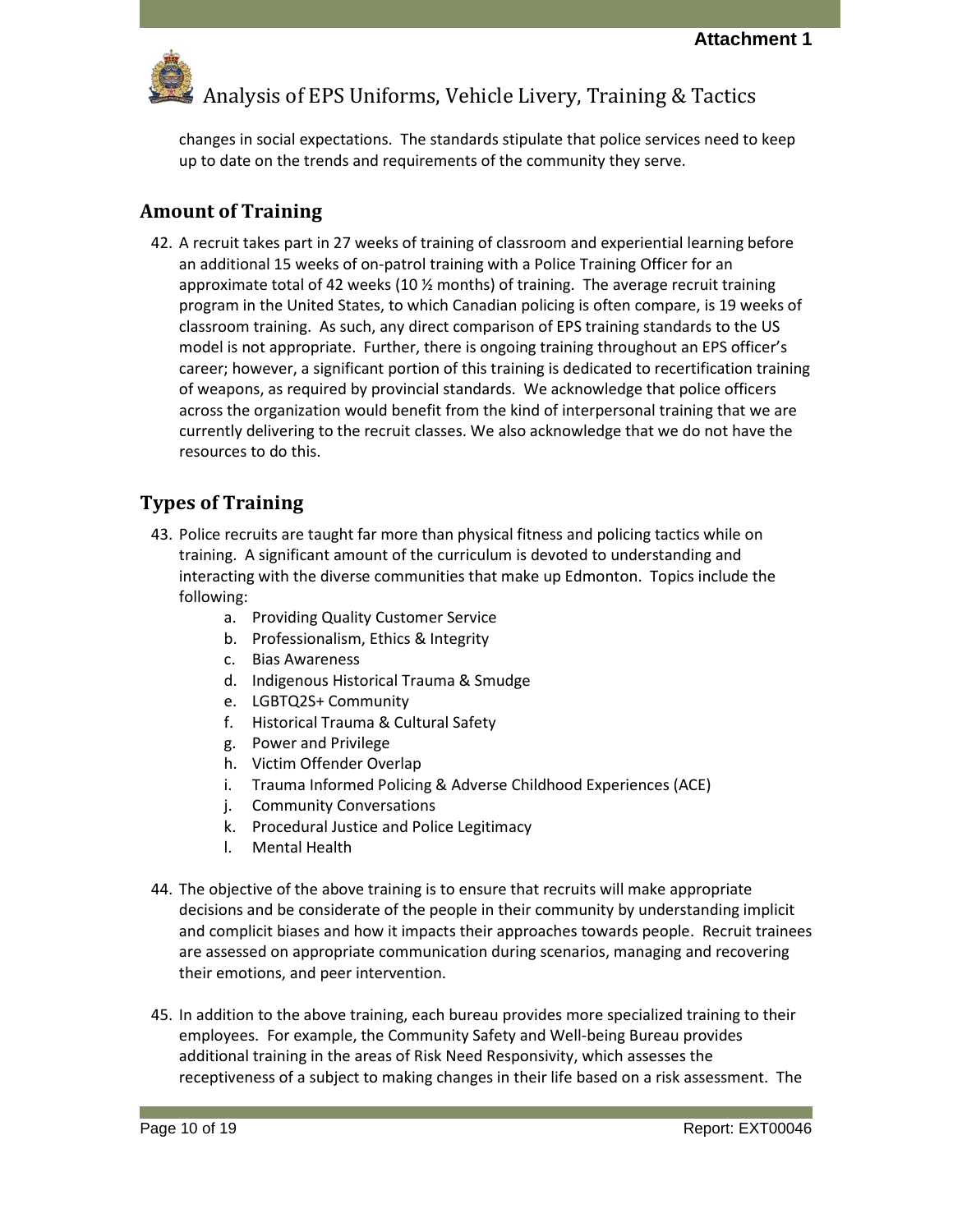

Bureau also trains employees to conduct specialized interview techniques, to encourage subjects to consider a change in their lifestyle.

- 46. Often a barrier exists between a person in crisis and their ability to appreciate any communication toward them, due to their emotions, alcohol, drugs or mental health conditions. Training prepares an officer to be able to effectively communicate with subjects through out the encounter. Communication is a significant tool used to safely deescalate a situation.
- 47. Currently, Bias Awareness training is being developed to be delivered online to the entire EPS. It will discuss topics such as types of unconscious biases, stereotypes, consequences of bias, prejudice, systemic discrimination, and discrimination. This course does not just teach the theory, but ways to reduce the effects of implicit biases, how to replace stereotypes and the importance of engaging with stigmatized groups to help alter cognitive processes and associations of a group's representation.
- 48. In order to deliver online learning more effectively to a large number of officers in a timely and appropriate manner, the EPS is working with the City of Edmonton on a new learning management system that is to be introduced within the next two years. This system will increase the ability to provide timely training quickly and efficiently to respond to current trends or training needs.
- 49. The EPS is not solely relying on training to improve their professionalism and address concerns that some citizens are intimidated by their presence. Community engagement activities are occurring across the whole organization that provide opportunities for officers to learn from the community, such as the Police and Community Engagement (PACE) Team. Accessible training and education initiatives include informative videos and articles relating to systemic racism and other social issues.

#### <span id="page-10-0"></span>**Training Advisory Committee – Needs Assessment**

- 50. To ensure that EPS training opportunities are as relevant as possible, the Training Advisory Committee (TAC) has been re-enacted. Its goal is to provide strategic guidance for training and development, and to prioritize the development of future training based on EPS needs. This committee ensures that all training opportunities are required, prioritized, relevant, current, resource efficient, evidence-based and inclusive.
- 51. To ensure that the TAC remains informed about EPS developments which impact organizational and community needs, the TAC reviews, evaluates and recommends training updates on new and existing training programs, Professional Standards Branch reports, fatality inquiries, and operational reviews.
- 52. TAC actively monitors national and international police trends, to ensure the training programs remain relevant and innovative. The approval of training will be based on strategic alignment, impact and influence, and value for money.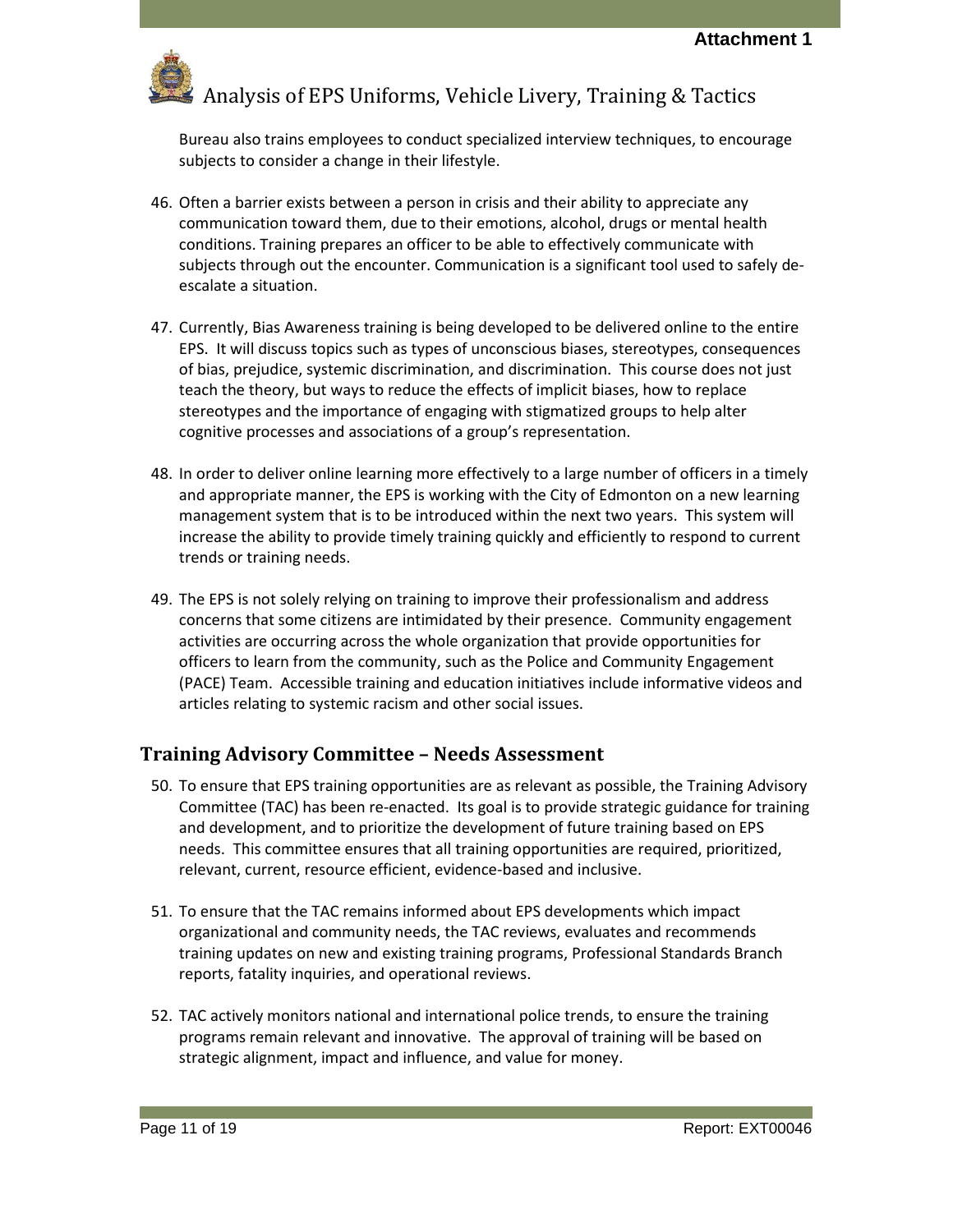

53. The TAC will be comprised of representatives from all EPS bureaus and at least one community member. Collectively, they will review potential training opportunities to determine organizational appropriateness.

### <span id="page-11-0"></span>**Enforcement Tactics**

### <span id="page-11-1"></span>**Police Legitimacy – Criminal Code & Reasonable Officer Response**

- 54. The use of force is an unpleasant but necessary reality in the world of policing. If a subject refuses to comply with the commands of a police officer, an officer has the authority to use as much reasonable force as necessary to gain control of the situation.
- 55. A police officer's use of force is governed by the Criminal Code of Canada. The law is clear police can use as much force as is reasonably necessary to effect the lawful arrest. To guide the actions of its officers, EPS subscribes to the Reasonable Officer Response model which holds as its cornerstone the "objectively reasonable test":
	- a. Was the officer lawfully placed?
	- b. Did the officer subjectively believe that the amount of force used was reasonable?
	- c. Would an objective reasonable person (standing in the officer's shoes) believe that the level of force used was reasonable?
- 56. Reasonable Officer Response training provides guidance to officers regarding what type of response is reasonable, how to use force, and when to use it. Officers do not respond with options that may result in serious injury or death unless there is a perception that a police officer or member of the public might be seriously injures or killed themselves. Throughout the use of force incidents, de-escalation techniques (communication skills, tactical considerations and lawful and professional presence) must be considered.

### <span id="page-11-2"></span>**Factors**

- 57. At first glance, seeing a video clip of a police officer using force can be alarming. However, supervisors, police executives, ASIRT and the courts take a much deeper look at every significant incident to determine if it was reasonable and necessary. In their assessment they look at multiple officer, subject and environmental factors. Although the below lists are not exhaustive these are just some of the considerations that need to be made when determining if the use of force used by an officer is appropriate or not. Use of force relies entirely on the subject's behaviour, physical stature, and other factors.
	- a. Officer Factors: age, experience, number of police officers present, gender, physical stature, fatigue, injuries, training force options, other equipment available, knowledge of the subject and distance from the subject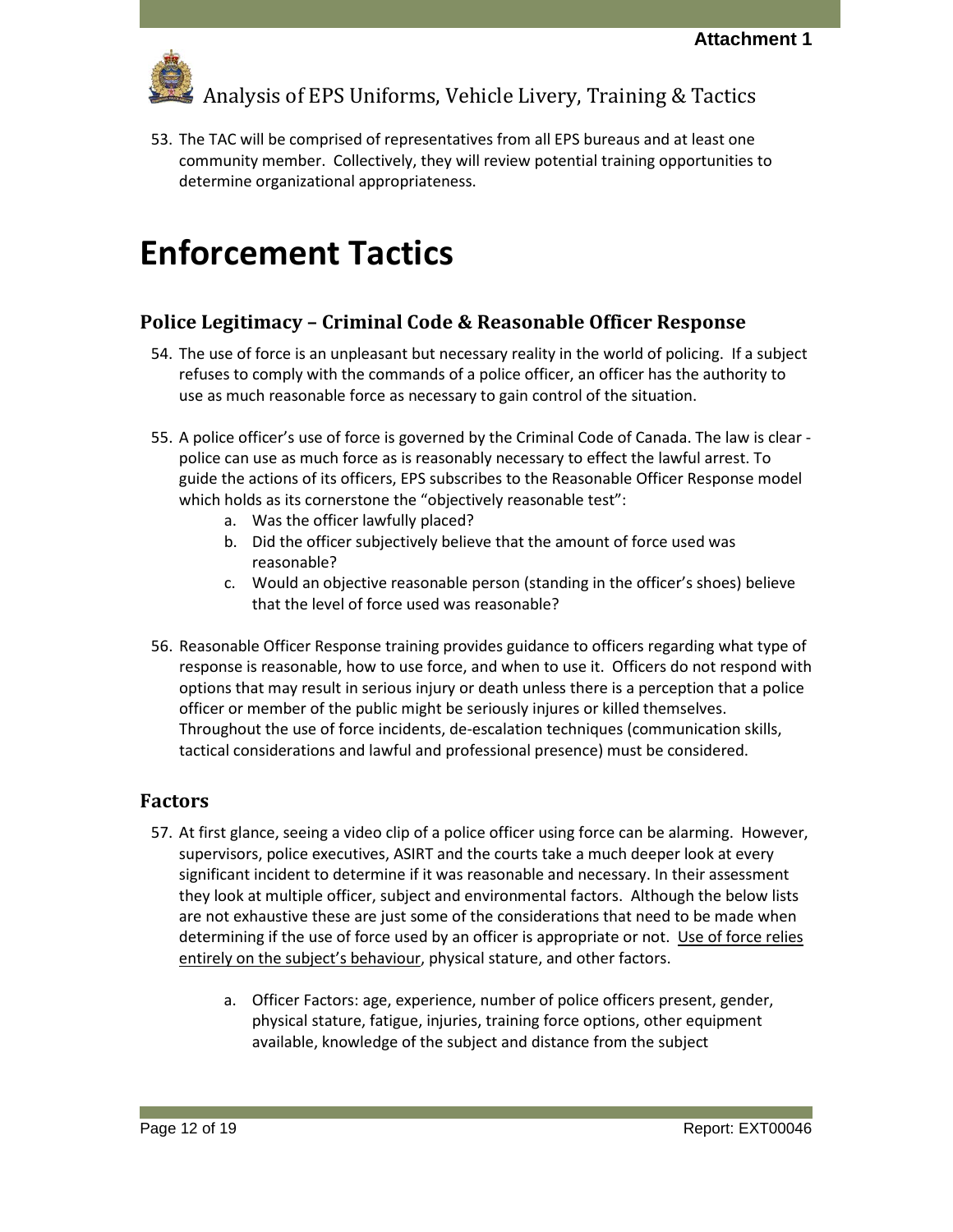

- b. Subject Factors: age, gender, physical stature, fatigue, injuries, training, experience, fitness, nature and severity of crime, history, mental state, intoxication (alcohol and drugs), proximity to weapons, verbal and nonverbal threat cues, flight risk, presence of audience / peers, immediate / imminent threat to police, public or themselves
- c. Environmental Factors: location of incident (confined space, isolation), light levels, weather, footing, height above ground, ability to reduce or eliminate physical threats using cover and / or distance, physical presence of other potential victims or the public at large.

### <span id="page-12-0"></span>**Standards**

- 58. In Alberta, use of force is highly regulated. Provincial Standards are set out by the province, and police service policies and officer behaviours must also be consistent with the Criminal Code of Canada. In approving use of force techniques and applications, the Ministry receives advice from both the Alberta Association of Chiefs of Police (AACP) and the RCMP. Note that "force" refers to **all** control tactics, ranging from verbal communication to lethal weapons.
- 59. As required in the provincial guidelines for use of force, police agencies shall have a position responsible for managing the agency's use of force reporting. Use of force reports are reviewed, and annual use of force reports are conducted.
- 60. EPS reports all uses of force other than cooperative handcuffing and escort techniques, including any use of force ending in injury that requires medical intervention or any display of a firearm, Conducted Energy Weapon or Extended Range Intermediate Weapon to gain compliance. The EPS has policies and procedures to ensure that this occurs. The provincial guidelines confirm that reporting is a tool necessary for effective and efficient oversight of the function of the organization.
- 61. The provincial guidelines mandate that the duties of the supervisor include monitoring the use of force-related training status of the members they supervise. Supervisors review use of force each time there is a reportable incident. Additionally, there are measures in place to correct issues relating to the inappropriate use of force.
- 62. Police agencies also shall ensure that trainers and instructors receive documented certification and recertification in accordance with the applicable Provincial Standards. The EPS is compliant with these provincial standards. The EPS reviews aspect of the use of force and training to ensure that it is current, relevant and consistent with legislation, policy and provincial standard guidelines.

#### <span id="page-12-1"></span>**Can use of force techniques be changed?**

63. The EPS cannot simply add or change use of force techniques. Police must subject any changes of use of force options to a provincial standard review. The review must: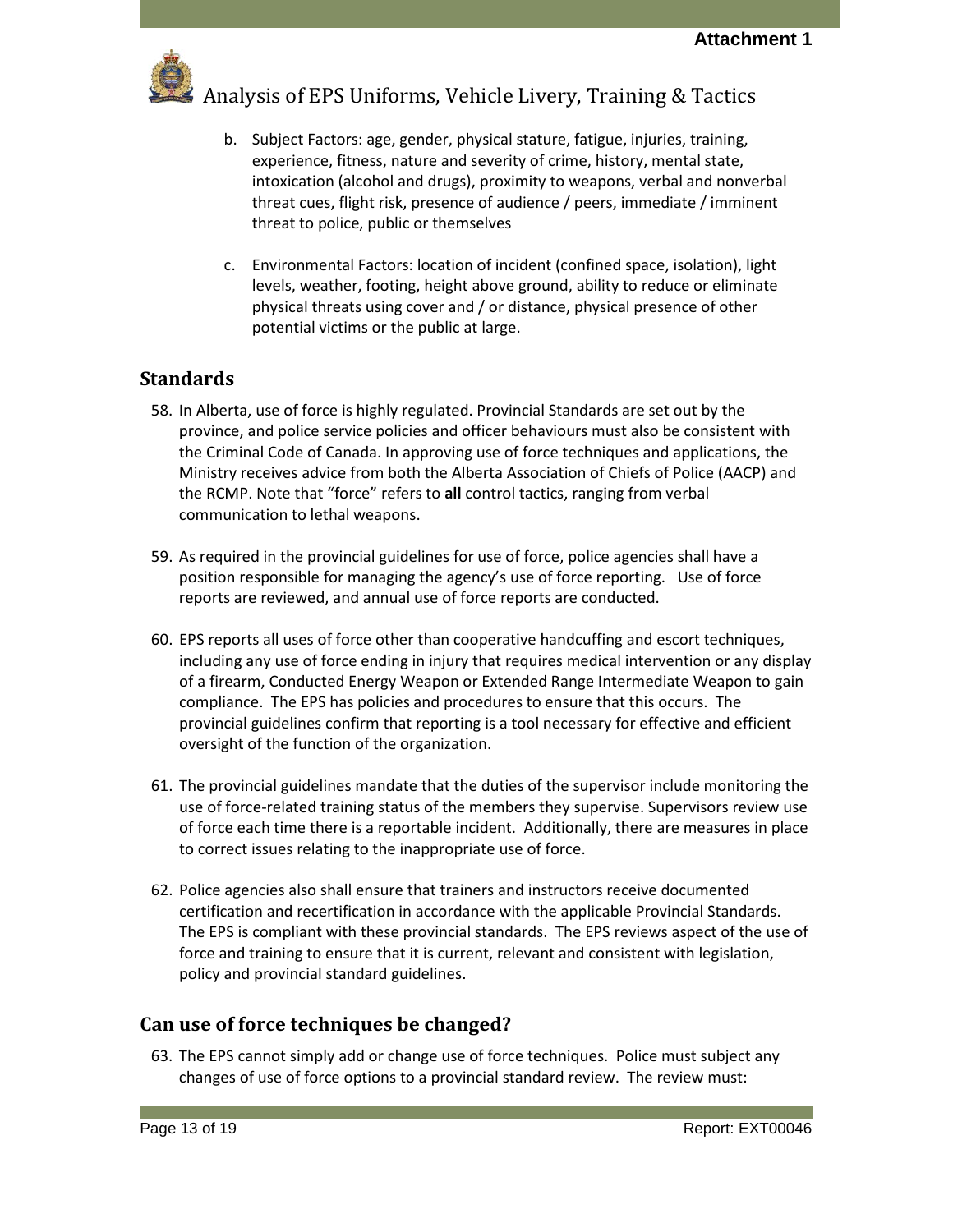

- a. assess the severity of and probability of injury (including death) related to the effects of the force option being considered;
- b. determine if the identified risk of injury (including death) is acceptable within the Canadian legal framework;
- c. evaluate the performance of the option, including reliability, accuracy and effectiveness;
- d. determine how and when the force option will be used;
- e. develop policies and procedures to manage identified risks related to deployment of the option
- f. Develop and provide training to police including basic user and recertification training and training for technology maintainers as required;

### <span id="page-13-0"></span>**Dynamic situations**

- 64. No police officer sets out to use force in a given situation, as they run the risk of injuring themselves or others. However, there are occasions that an individual will use physical violence as a way of escaping from or harming the police officer or public. The ultimate authority in assessing if a technique was reasonable and necessary is through the Criminal Code of Canada. While certain techniques are trained and practiced, when a police officer is in the midst of a serious physical altercation they are permitted to do whatever is reasonable and necessary to keep themselves and others unharmed. These incidents are usually initiated by the suspects, are terrifying to the police officer involved, and distressing for all those who observe.
- 65. Using the Reasonable Officer Response model, EPS training teaches officers to administer a use of force response based on the actions of the subject and the overall situation while continually assessing the subject's behaviour.
- 66. The EPS does not target the subject's neck with a knee to hold them in place. Rather, if there was a resistant subject that an officer may want to keep control of in a prone position, they can place a knee across their back and shoulder blade area. This is a potential when a subject ends up on their front in a prone position and they must handcuffed behind their back.
- 67. Part of the use of force training also includes a constant monitoring of the subject for any distress. If force has been applied, officers are required to monitor the subject for any distress and readjust any mis-applied techniques when practicable, which is often once the situation is controlled. This may include providing medical attention to the subject and / or potentially contacting other resources for assistance.

#### <span id="page-13-1"></span>**De-escalation**

68. De-escalation includes the use of specific tactics or procedures that keep the subject contained, and the public and officers safe while attempts are made to communicate with the subject and work through their crisis. This is where other specialists (mental health) who assist the police can possibly be consulted.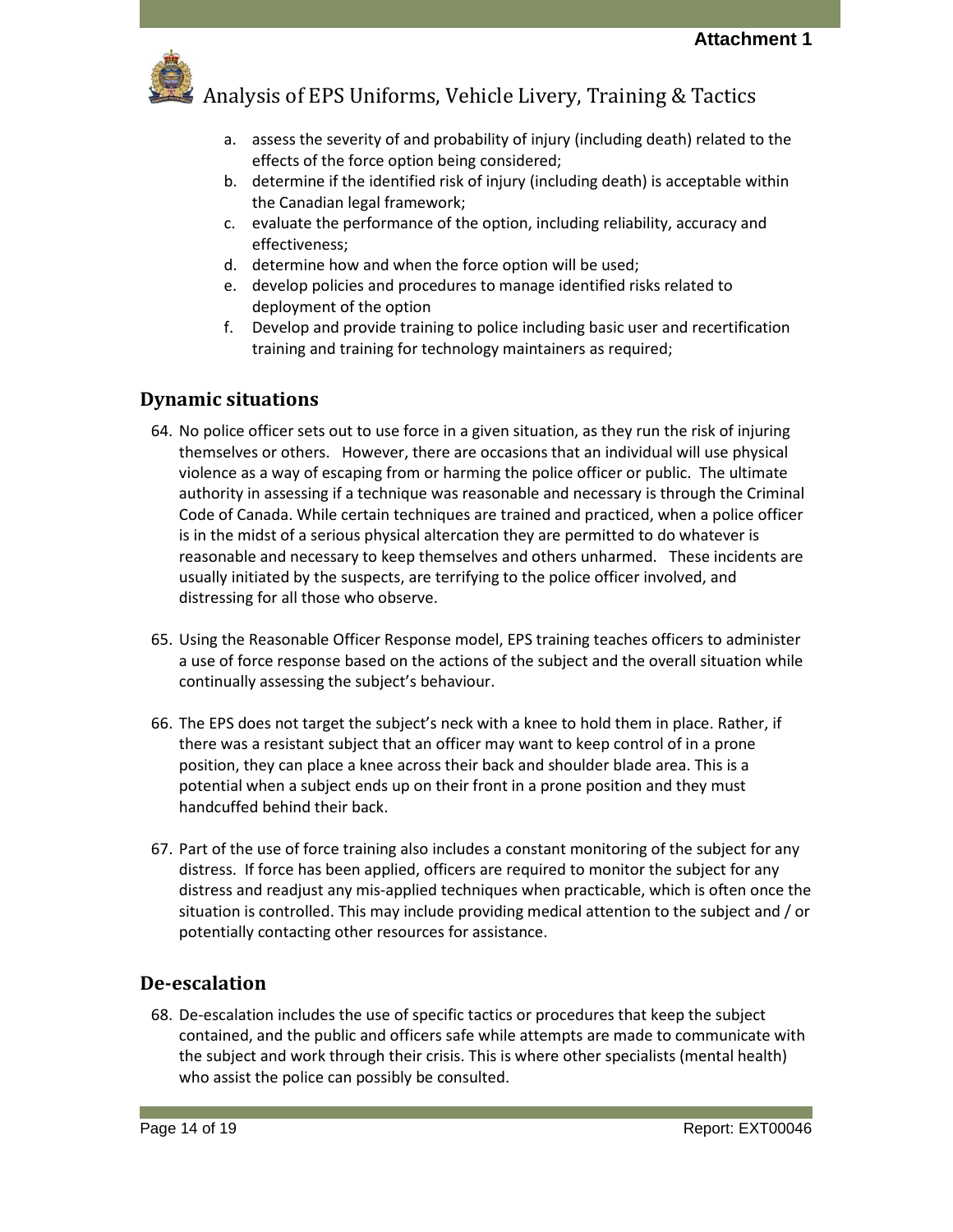

- 69. De-escalation involves establishing rapport with the goal of achieving compliance without force. If a subject is cooperative, then verbal communication is enough to have them comply with direction and take them into custody.
- 70. Use of force may be used to bring about a safe resolution if the subject does not comply with the officer's de-escalation and voice commands, or if the situation puts the officer and / or the public in danger. Conversely, compliance at any time during the use of force event will yield a reduction or cessation of the use of force.
- 71. When there is police interaction, compliance of verbal and / or physical commands are necessary to keep all involved safe. Situations are dynamic and take seconds to take place. Life and death decisions need to be made in split seconds by a police officer, which is why the training on use of force option is so critical and heavily emphasized.
- 72. It is essential to remember that every situation is different and viewed on its own merit. EPS officers are trained to not respond to a situation with the intention of using force, but to respond with the goal of obtaining compliance to ensure a safe resolve for all involved.

### <span id="page-14-0"></span>**Tactical Response**

- 73. In Edmonton, criminal activity is a reality. Firearms are being seized in routine investigation, including vehicle stops, mental health related calls or "check on welfare". The rates, complexity and severity of crime in Edmonton have been trending upwards since 2014. Edmonton's Violent Crime Severity Index is significantly higher than both the national and provincial averages. Last year, Edmonton was the third most dangerous major city in Canada.
- 74. To address the most serious and high-risk incidents, the EPS maintains 3 tactical teams. Their mandate is to provide specialized support for all high-risk incidents within the City of Edmonton and, as necessary, in the surrounding areas. They are not typically used for general police response and do not respond to general calls for service. Tactical members have specialized equipment, unique training and are fully prepared to engage in very dangerous situations.
- 75. Alberta Justice and Solicitor General mandates that EPS must have the necessary resource to respond to the high-risk incidents or demonstrate when and how they would access the necessary resources through another police service.

#### <span id="page-14-1"></span>**Armored Vehicles**

76. The EPS has two operational armoured vehicles, and both serve multiple purposes. First and foremost, they are a rescue vehicle, used in the event that an injured police officer or citizen needs to be safely removed from a dangerous scene. Secondly, their presence also serves as a de-escalation tool to dissuade an individual from either attacking the public or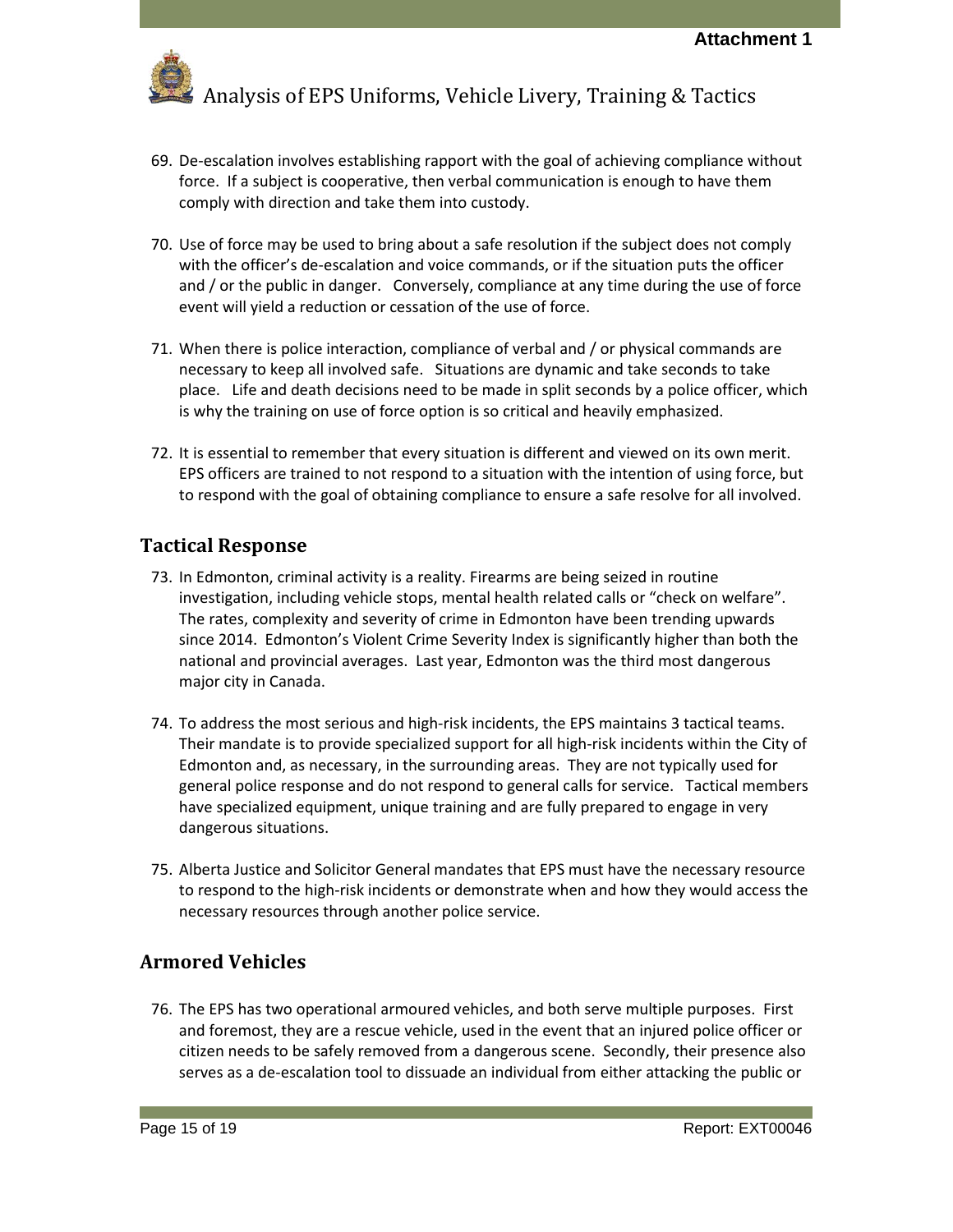

police or attempting to escape and potentially cause public fatalities. It is also used to create a barrier between a threat and a member of the public or police, which results in the police officer being less likely to use lethal force. Finally, the vehicle allows Tactical members the opportunity to safely put themselves closer to the subject, to identify threats and make appropriate responses. Note that the word "armoured" refers to the reinforced steel panels attached to the outside. The vehicles themselves carry no weapons.

- 77. As with any other profession, there is a requirement to keep Tactical officers safe. The armoured vehicles are the primary form of defence available to police officers in certain high-risk situations.
- 78. The vehicles are necessary to offer the public and officers protection during mass public shootings, hostage takings, retrieve injured citizens or officers down, and / or other high risk to the public scenarios. For example, the EPS used an armoured vehicle to retrieve Cst. Dan Woodall after he was shot. Another example involves Tactical Section response to a suicidal male who blew his house up using natural gas. If the officer were on foot rather than in the armoured vehicle, the results would have been devastating and likely fatal.
- 79. It is not unrealistic that an active shooter incident could occur in Edmonton and that casualties could occur. The public will expect the police to recover these casualties, whatever their location, even if they are in locations that have not been determined safe or are still in the direct line of fire from the threat. In 2017, a male driving a U-Haul truck deliberately struck four pedestrians after purposely driving into and stabbing and EPS officer in the head.
- 80. While some believe that the EPS Tactical vehicles are "tanks", in fact the vehicle most closely resembles a large SUV. A more modern version, the Cambli Armoured Vehicle (ARV2), was delivered to EPS in September 2020. The Ballistic Armored Tactical Transport (BATT) is pictured below.



- 81. The necessity for this type of equipment was reinforced during the fatality inquiry of RCMP Cpl. Jim Galloway and Martin Ostopovich. The judge in this inquiry stated that a vehicle such as an armored vehicle may have prevented the two deaths.
- 82. Essentially, the EPS utilizes this equipment for the safety of the public, police and the suspects; this tool can minimize the casualties from all perspectives. The public also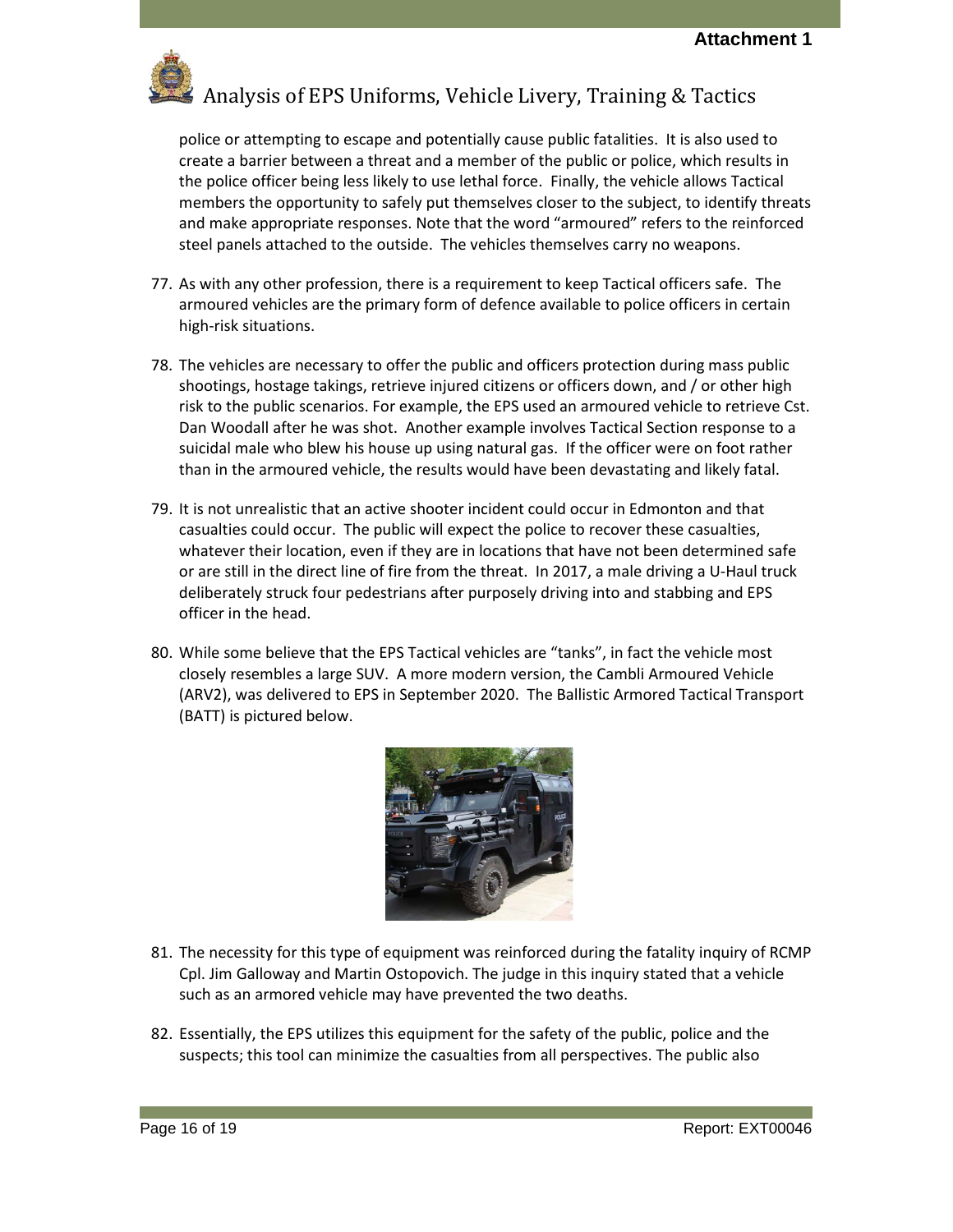

expects this of the police. The EPS is mitigating risk to the citizens and applying risk effective decision-making principles.

#### <span id="page-16-0"></span>**Has the EPS become too militaristic?**

- 83. Citizens sometime perceive that the EPS has become a "militaristic" organization, with too much of an emphasis on weapons and heavy equipment. This perception could come from seeing video coverage from police officers across North America involved in scenes that do require significant use of force. In fact, everyday, there are thousands of interactions between police officers and citizens that involve nothing more than a simple conversation. None of these interactions are reported in the media. The items that are usually covered are high visibility incidents that involve video footage of multiple police officers, firearms, and other overt presentations of force. It is possible militaristic perceptions of the public stems directly from this media coverage however there is nothing that the EPS can do to control that. What we can do is illustrate, at every opportunity, the human side of police officers, the excellent investigative work that they do, and the very broad support they enjoy from Edmontonians.
- 84. As of mid September, there have been 101 shooting incidents reported to the police. More than half of those incidents resulted in an injury to a citizen, and nearly half of them occurred in residential areas. So far this year, police have recovered 756 firearms, a number that has been steadily rising over the past four years. It is imperative that police officers have the equipment necessary to respond to these shooting incidences while safely protecting themselves and the surrounding public. While some might feel that this is "militarization", our practices and equipment contribute significantly to citizen safety.
- 85. We have already discussed the importance of specific uniforms for tactical members and the value of their armoured vehicles. As noted above, this equipment is intended to keep the public, the subject and the officer safe. The final element that prompts citizens to compare police to the military is the use of carbines, which are high powered rifles with short barrels. The tragedy in Moncton, N.B. in 2014 where an active shooter with a highpowered rifle murdered 3 RCMP officers illustrates the importance of having weapons that are comparable to those in use by criminals. The detachment did not have the appropriate weapons to respond and were out "outgunned", to the extent that a member had to bring his personal rifle to the scene. One of the recommendations from the Independent Review was for the RCMP to deploy carbines to patrol officers. The EPS has carbines to be prepared to respond appropriately and safely in these types of situations.
- 86. During the public hearings, there was a concern regarding the construction of the Edmonton Joint Law Enforcement and Public Safety Training Centre. The facility was seen to be another step in the militarization of the EPS. Here are the facts relating to this new facility:
	- a. The majority of sworn members have not received on-going firearm training, as required by the new AACP policing standards.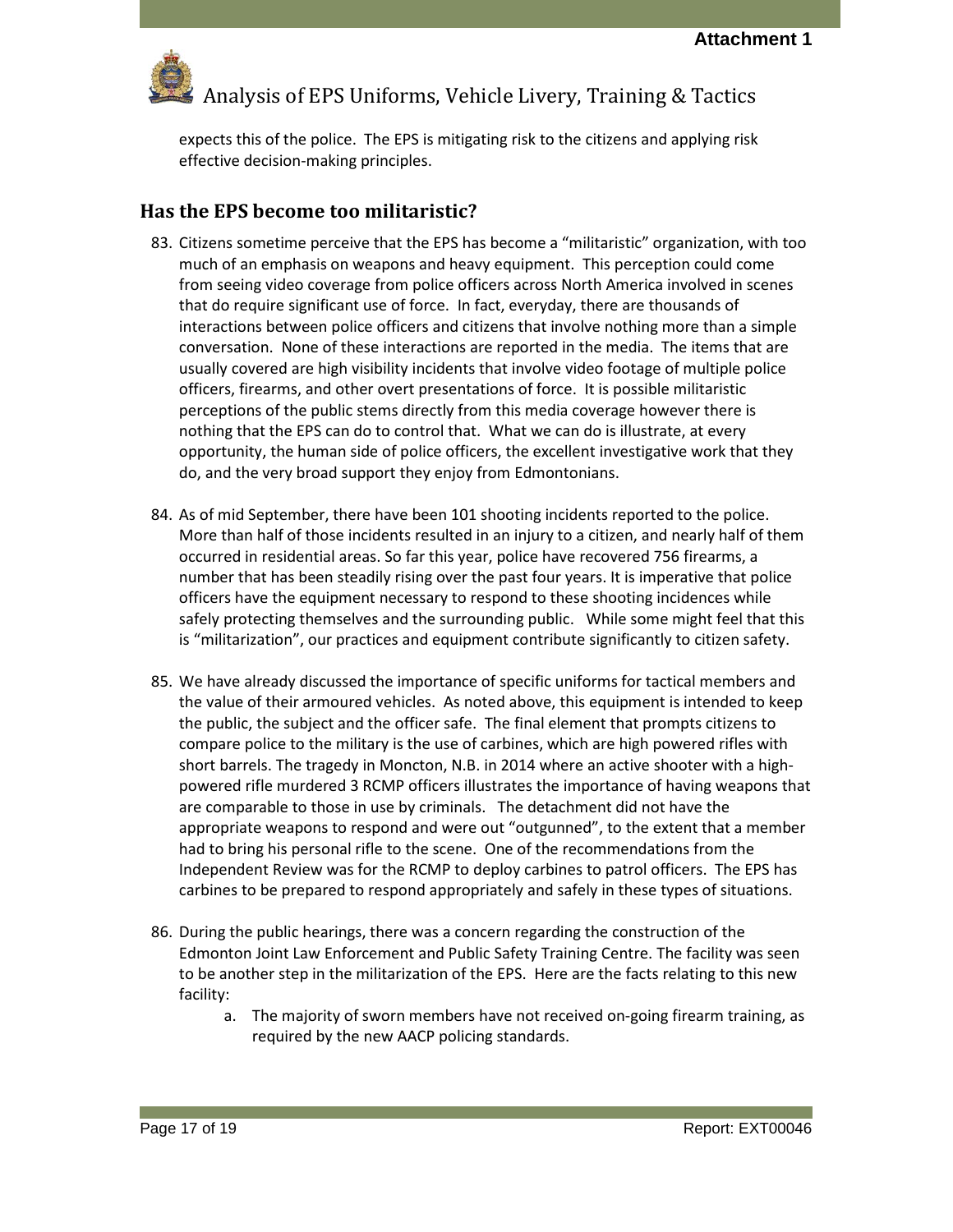

- b. As noted above, the EPS has 300 carbine rifles; training and qualification for these rifles require a 100m range. The EPS relies on private ranges to accommodate most of this training, which are becoming less accessible.
- c. The current firearms ranges do not allow us to provide live fire dynamic judgemental training to members. This type of training greatly improves officer and citizen safety.
- d. EPS conducts driver training at CFB Edmonton's old airport facility and the Blatchford track, which is also utilized by the RCMP and the Alberta Justice and Solicitor General. The EPS is unable to provide the multiple training components to all members who require it in a meaningful timeframe, due to a shortage of training staff.
- e. EPS currently use a facility made of surplus shipping containers for scenario/tactics training; however, parts of this facility are closed for safety and maintenance issues. Funding has not been available for the required maintenance. Scenario-based training improves a multitude of skills including Risk Effective Decision Making, communication, de-escalation, and various levels of use of force.

### <span id="page-17-0"></span>**Conclusion**

- 87. As noted earlier, there are several areas where EPS training could be enhanced. A longterm organizational training strategy, prepared with the involvement of the community, would be of value. Additionally, expanding on training opportunities to address areas such as bias awareness, mental health and historical trauma are being considered. Alternate forms of training for mandatory topics could be explored along with the use of contemporary adult learning strategies. Some of the training currently provided to new recruits could be enhanced and available to all police officers in EPS.
- 88. In the "use of force" area, the amount of peer intervention training could be expanded. This training places a responsibility on each officer to monitor the action of other police officers and intervene when actions become excessive.
- 89. As time and resources allow, these topics and others will be considered by the Training Advisory Committee.